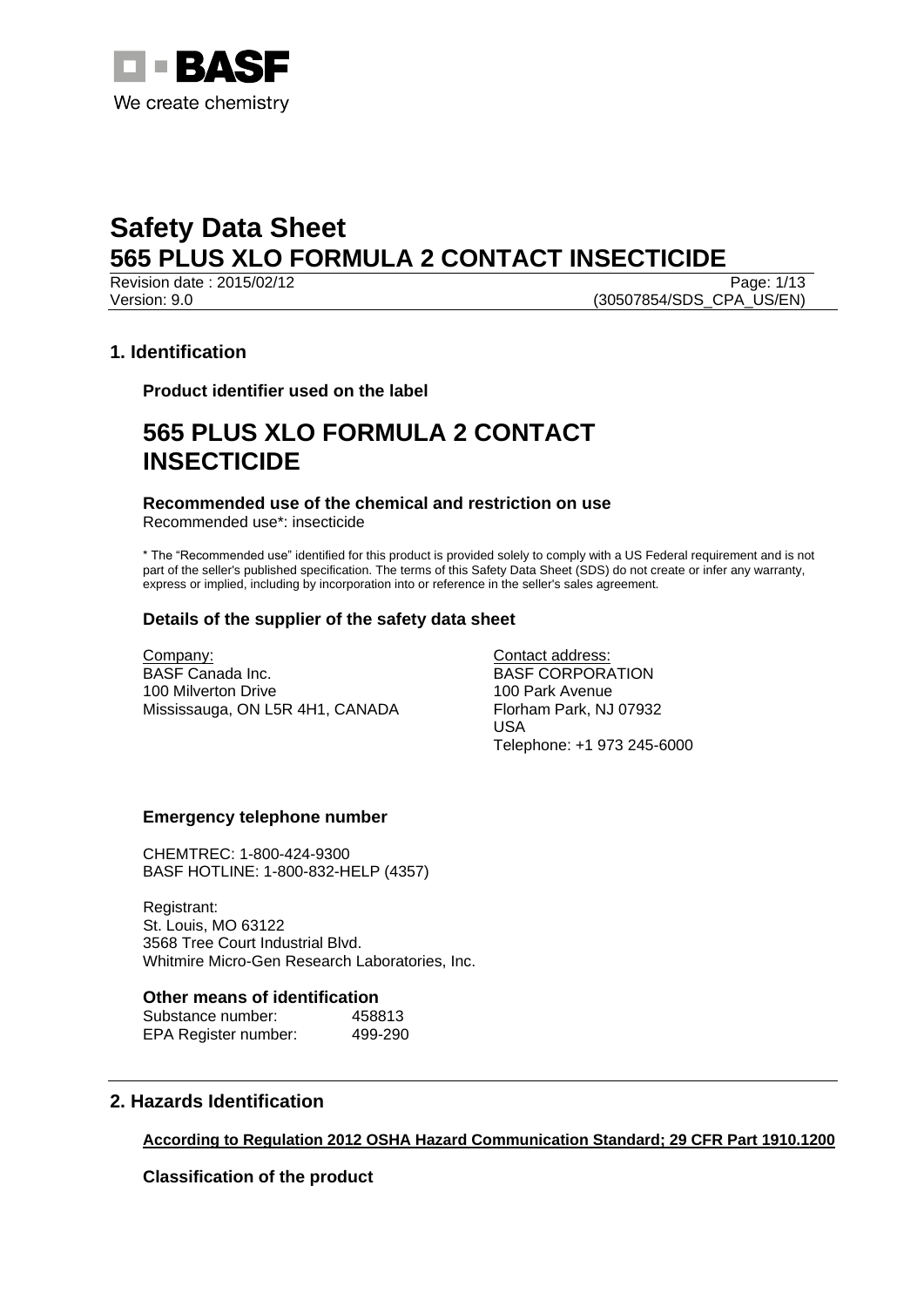Revision date : 2015/02/12 Page: 2/13

Version: 9.0 (30507854/SDS CPA US/EN)

| Skin Corr./Irrit.<br>Eye Dam./Irrit. | 2Β                                                     | Skin corrosion/irritation<br>Serious eye damage/eye irritation |
|--------------------------------------|--------------------------------------------------------|----------------------------------------------------------------|
| STOT SE                              | 3 (Vapours may cause)<br>drowsiness and<br>dizziness.) | Specific target organ toxicity - single exposure               |
| Flam. Aerosol                        |                                                        | Flammable aerosols                                             |
| Label elements                       |                                                        |                                                                |
| Pictogram:                           |                                                        |                                                                |



Signal Word: Danger

| <b>Hazard Statement:</b> |                                    |
|--------------------------|------------------------------------|
| H <sub>222</sub>         | Extremely flammable aerosol.       |
| H320                     | Causes eye irritation.             |
| H315                     | Causes skin irritation.            |
| H336                     | May cause drowsiness or dizziness. |

Precautionary Statements (Prevention):

- P210 Keep away from heat, hot surfaces, sparks, open flames and other ignition sources. No smoking.
- P280 Wear protective gloves.
- P271 Use only outdoors or in a well-ventilated area.
- P211 Do not spray on an open flame or other ignition source.<br>P251 Do not pierce or burn, even after use.
- Do not pierce or burn, even after use.
- P260 Do not breathe dust/gas/mist/vapours.<br>P264 Wash with plenty of water and soap the
	- Wash with plenty of water and soap thoroughly after handling.

Precautionary Statements (Response):

| P312                                | Call a POISON CENTER or doctor/physician if you feel unwell.          |
|-------------------------------------|-----------------------------------------------------------------------|
| P305 + P351 + P338                  | IF IN EYES: Rinse cautiously with water for several minutes. Remove   |
|                                     | contact lenses, if present and easy to do. Continue rinsing.          |
| P304 + P340                         | IF INHALED: Remove person to fresh air and keep comfortable for       |
|                                     | breathing.                                                            |
| P303 + P352                         | IF ON SKIN (or hair): Wash with plenty of soap and water.             |
| P332 + P313                         | If skin irritation occurs: Get medical advice/attention.              |
| P337 + P311                         | If eye irritation persists: Call a POISON CENTER or doctor/physician. |
| P362 + P364                         | Take off contaminated clothing and wash before reuse.                 |
| Procautionary Statements (Storage): |                                                                       |

Precautionary Statements (Storage): P403 + P233 Store in a well-ventilated place. Keep container tightly closed.

| P403 + P233 | Store in a well-vehillated place. Keep container tightly closed.    |
|-------------|---------------------------------------------------------------------|
| P410 + P412 | Protect from sunlight. Do no expose to temperatures exceeding 50°C/ |
|             | $122^{\circ}F$                                                      |
| P405        | Store locked up.                                                    |

Precautionary Statements (Disposal):

P501 Dispose of contents/container to hazardous or special waste collection point.

## **Hazards not otherwise classified**

Labeling of special preparations (GHS):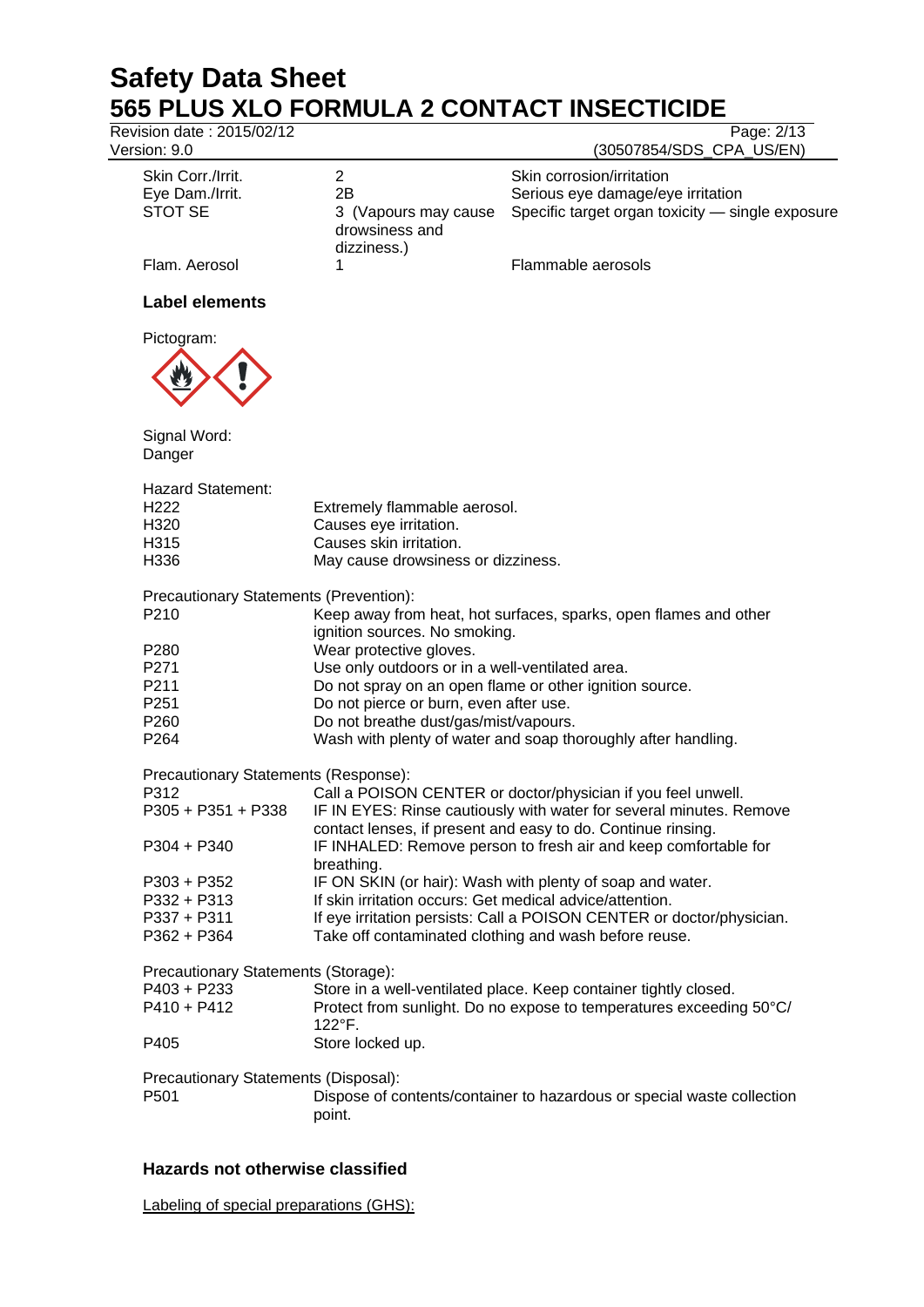Revision date : 2015/02/12 Page: 3/13

Version: 9.0 (30507854/SDS\_CPA\_US/EN)

The following percentage of the mixture consists of components(s) with unknown hazards regarding the acute toxicity: 0 - 1 % dermal

The following percentage of the mixture consists of components(s) with unknown hazards regarding the acute toxicity: 0 - 1 % oral

The following percentage of the mixture consists of components(s) with unknown hazards regarding the acute toxicity: 5 - 7 % Inhalation - vapour

The following percentage of the mixture consists of components(s) with unknown hazards regarding the acute toxicity: 6 - 7 % Inhalation - mist

## **According to Regulation 1994 OSHA Hazard Communication Standard; 29 CFR Part 1910.1200**

## **Emergency overview**

CAUTION: EXTREMELY FLAMMABLE. KEEP OUT OF REACH OF CHILDREN. KEEP OUT OF REACH OF DOMESTIC ANIMALS. HARMFUL IF SWALLOWED. HARMFUL IF ABSORBED THROUGH SKIN. Avoid contact with the skin, eyes and clothing. Wash thoroughly after handling. Aerosol container contains flammable gas under pressure.

## **3. Composition / Information on Ingredients**

## **According to Regulation 2012 OSHA Hazard Communication Standard; 29 CFR Part 1910.1200**

| <b>CAS Number</b> | Content (W/W)   | <b>Chemical name</b>                        |
|-------------------|-----------------|---------------------------------------------|
| 8003-34-7         | $0.5 \%$        | <b>Pyrethrins</b>                           |
| 67-64-1           | $50.0 - 75.0 %$ | Acetone                                     |
| 64742-47-8        | $1.0 - 3.0 %$   | Distillates (petroleum), hydrotreated light |
| $51-03-6$         | $1.0 - 3.0 %$   | Piperonylbutoxide                           |
| 113-48-4          | $0.3 - 3.0 %$   | n-Octyl bicycloheptene dicarboximide        |

## **4. First-Aid Measures**

## **Description of first aid measures**

## **Most important symptoms and effects, both acute and delayed**

Symptoms: The most important known symptoms and effects are described in the labelling (see section 2) and/or in section 11.. Further important symptoms and effects are so far not known. Hazards: Vomiting may cause aspiration pneumonia due to the ingredients.

## **Indication of any immediate medical attention and special treatment needed**

## Note to physician<br>Treatment:

Treat according to symptoms (decontamination, vital functions), no known specific antidote. Aspiration of this product during induced emesis can result in lung injury. If evacuation of stomach contents is considered necessary, use method least likely to cause aspiration, such as gastric lavage after endotracheal intubation.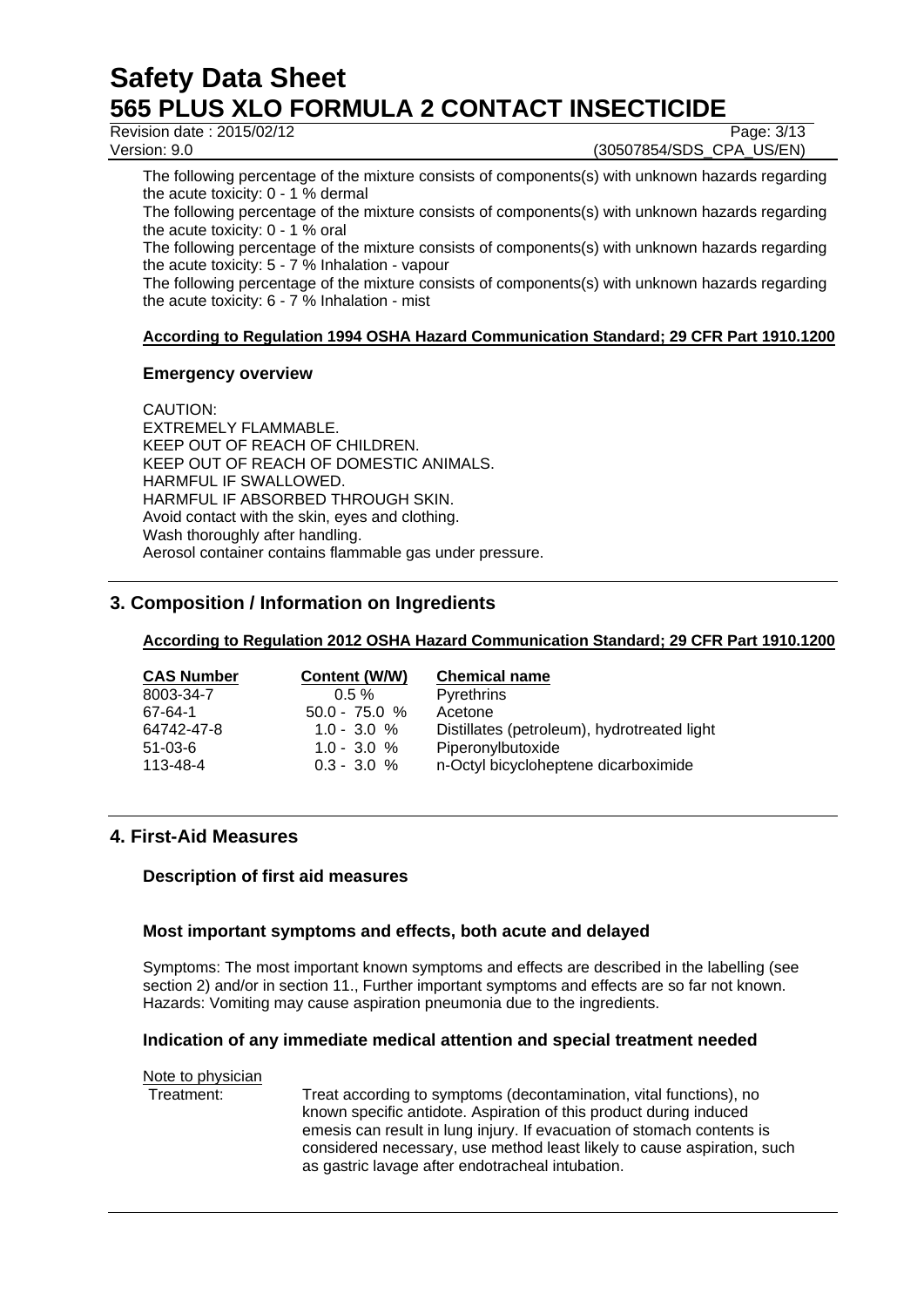Revision date : 2015/02/12 Page: 4/13

Version: 9.0 **(30507854/SDS\_CPA\_US/EN)** 

## **5. Fire-Fighting Measures**

## **Extinguishing media**

Suitable extinguishing media: carbon dioxide, foam, dry powder, water spray

## **Special hazards arising from the substance or mixture**

Hazards during fire-fighting:

carbon monoxide, carbon dioxide, nitrogen dioxide, nitrogen oxide,

Aerosol container contains flammable gas under pressure. Pressure inside container is increased when heated, and may cause explosion. If product is heated above decomposition temperature, toxic vapours will be released. The substances/groups of substances mentioned can be released in case of fire.

## **Advice for fire-fighters**

Protective equipment for fire-fighting: Firefighters should be equipped with self-contained breathing apparatus and turn-out gear.

### **Further information:**

Evacuate area of all unnecessary personnel. Contain contaminated water/firefighting water. Do not allow to enter drains or waterways.

## **6. Accidental release measures**

## **Personal precautions, protective equipment and emergency procedures**

Take appropriate protective measures. Clear area. Shut off source of leak only under safe conditions. Extinguish sources of ignition nearby and downwind. Ensure adequate ventilation. Wear suitable personal protective clothing and equipment.

### **Environmental precautions**

Do not discharge into the subsoil/soil. Do not discharge into drains/surface waters/groundwater. Contain contaminated water/firefighting water. A spill of or in excess of the reportable quantity requires notification to state, local and national emergency authorities. This product is regulated by CERCLA ('Superfund').

### **Methods and material for containment and cleaning up**

Dike spillage. Pick up with suitable absorbent material. Spilled substance/product should be recovered and applied according to label rates whenever possible. If application of spilled substance/product is not possible, then spills should be contained, solidified, and placed in suitable containers for disposal. After decontamination, spill area can be washed with water. Collect wash water for approved disposal.

## **7. Handling and Storage**

## **Precautions for safe handling**

RECOMMENDATIONS ARE FOR MANUFACTURING, COMMERCIAL BLENDING, AND PACKAGING WORKERS. PESTICIDE APPLICATORS & WORKERS must refer to the Product Label and Directions for Use attached to the product. Provide good ventilation of working area (local exhaust ventilation if necessary). Keep away from sources of ignition - No smoking. Keep container tightly sealed. Protect against heat. Handle and open container with care. Do not open until ready to use. Once container is opened, content should be used as soon as possible. Provide means for controlling leaks and spills. Follow label warnings even after container is emptied. The substance/ product may be handled only by appropriately trained personnel. Avoid all direct contact with the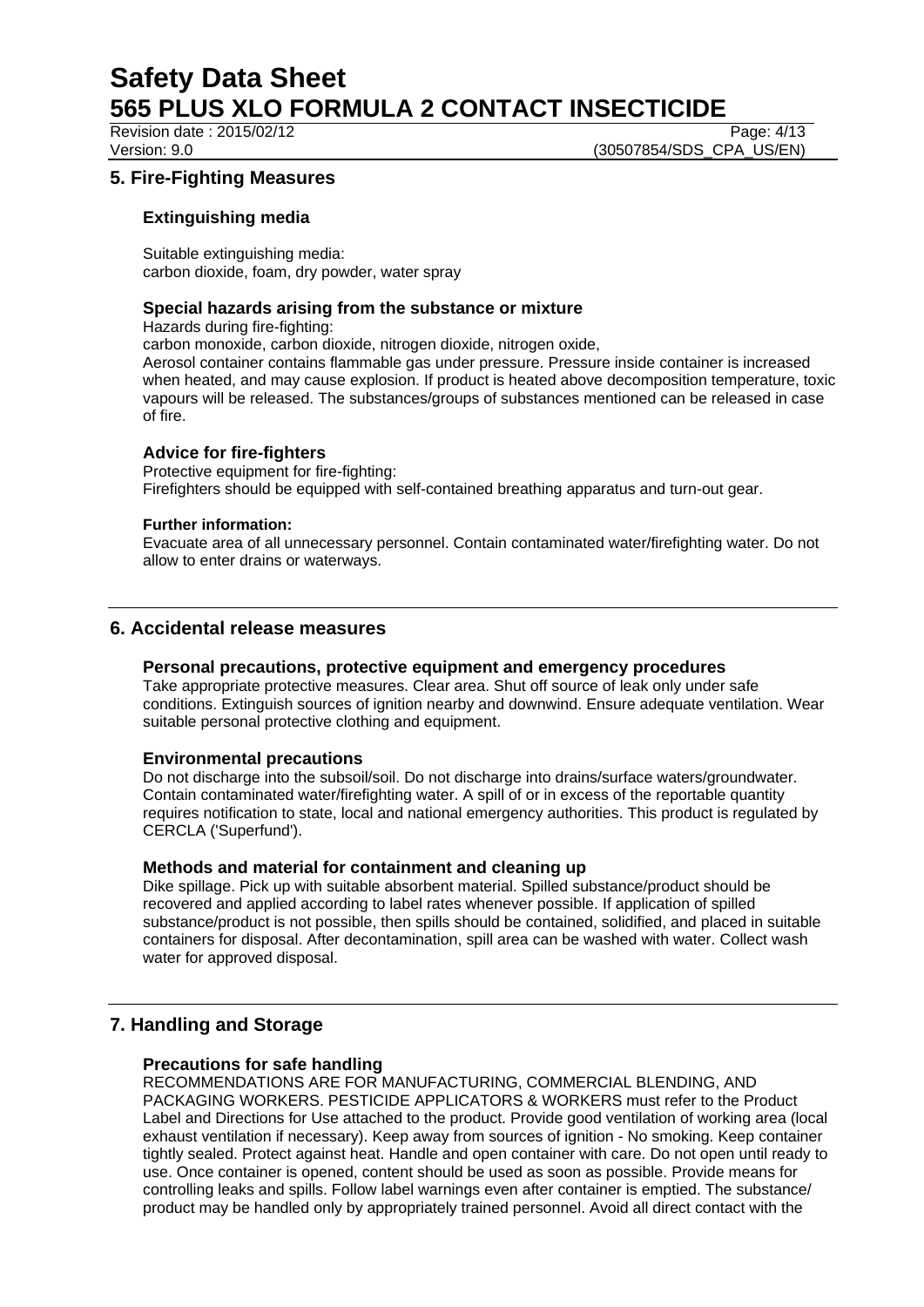Revision date : 2015/02/12 Page: 5/13<br>
Version: 9.0 (30507854/SDS\_CPA\_US/EN)

(30507854/SDS\_CPA\_US/EN)

substance/product. Avoid contact with the skin, eyes and clothing. Avoid inhalation of dusts/mists/vapours. Wear suitable personal protective clothing and equipment.

Protection against fire and explosion:

Aerosol container contains flammable gas under pressure. The relevant fire protection measures should be noted. Fire extinguishers should be kept handy. Avoid all sources of ignition: heat, sparks, open flame. Avoid extreme heat. Ground all transfer equipment properly to prevent electrostatic discharge. Electrostatic discharge may cause ignition.

## **Conditions for safe storage, including any incompatibilities**

Segregate from incompatible substances. Segregate from foods and animal feeds. Segregate from textiles and similar materials.

Further information on storage conditions: Protect containers from physical damage. Store in a cool, dry, well-ventilated area. Avoid all sources of ignition: heat, sparks, open flame.

Storage stability: May be kept indefinitely if stored properly. If an expiry date is mentioned on the packaging/label this takes priority over the statements on storage duration in this safety data sheet. Protect from temperatures above: 130 °F Explosive at or above indicated temperature.

## **8. Exposure Controls/Personal Protection**

### **Users of a pesticidal product should refer to the product label for personal protective equipment requirements.**

## **Components with occupational exposure limits**

| Acetone                                        | OSHA PEL<br><b>ACGIH TLV</b> | PEL 1,000 ppm 2,400 mg/m3 ; STEL value<br>1,000 ppm 2,400 mg/m3; TWA value 750 ppm<br>1,800 mg/m3 ;<br>TWA value 500 ppm; STEL value 750 ppm;                                                                                                                              |
|------------------------------------------------|------------------------------|----------------------------------------------------------------------------------------------------------------------------------------------------------------------------------------------------------------------------------------------------------------------------|
| carbon dioxide                                 | OSHA PEL                     | PEL 5,000 ppm 9,000 mg/m3 ; TWA value<br>10,000 ppm 18,000 mg/m3; STEL value<br>30,000 ppm 54,000 mg/m3 ;                                                                                                                                                                  |
|                                                | <b>ACGIH TLV</b>             | TWA value 5,000 ppm; STEL value 30,000<br>ppm;                                                                                                                                                                                                                             |
| Distillates (petroleum),<br>hydrotreated light | ACGIH TLV                    | TWA value 200 mg/m3 Non-aerosol (total<br>hydrocarbon vapor);<br>Application restricted to conditions in which there<br>are negligible aerosol exposures.<br>Skin Designation Non-aerosol (total<br>hydrocarbon vapor);<br>The substance can be absorbed through the skin. |

## **Advice on system design:**

Whenever possible, engineering controls should be used to minimize the need for personal protective equipment.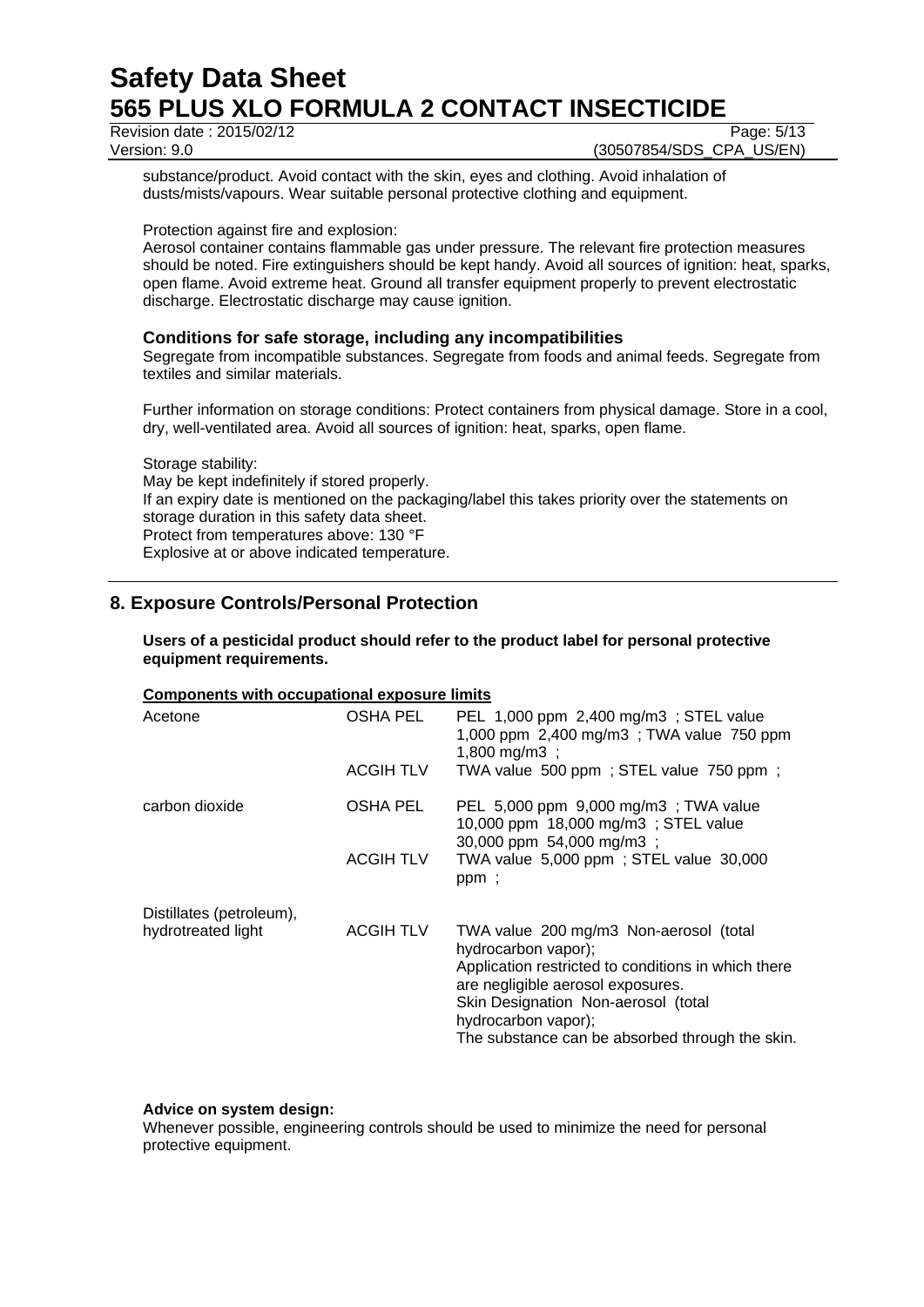Revision date : 2015/02/12 Page: 6/13<br>
Version: 9.0 (30507854/SDS\_CPA\_US/EN) (30507854/SDS\_CPA\_US/EN)

### **Personal protective equipment**

### **RECOMMENDATIONS FOR MANUFACTURING, COMMERCIAL BLENDING, AND PACKAGING WORKERS:**

### **Respiratory protection:**

Wear respiratory protection if ventilation is inadequate. Wear a NIOSH-certified (or equivalent) organic vapour/particulate respirator. For situations where the airborne concentrations may exceed the level for which an air purifying respirator is effective, or where the levels are unknown or Immediately Dangerous to Life or Health (IDLH), use NIOSH-certified full facepiece pressure demand self-contained breathing apparatus (SCBA) or a full facepiece pressure demand supplied-air respirator (SAR) with escape provisions.

### **Hand protection:**

Chemical resistant protective gloves, Protective glove selection must be based on the user's assessment of the workplace hazards.

### **Eye protection:**

Safety glasses with side-shields. Tightly fitting safety goggles (chemical goggles). Wear face shield if splashing hazard exists.

### **Body protection:**

Body protection must be chosen depending on activity and possible exposure, e.g. head protection, apron, protective boots, chemical-protection suit.

### **General safety and hygiene measures:**

RECOMMENDATIONS FOR MANUFACTURING, COMMERCIAL BLENDING, AND PACKAGING WORKERS Wear long sleeved work shirt and long work pants in addition to other stated personal protective equipment. Work place should be equipped with a shower and an eye wash. Handle in accordance with good industrial hygiene and safety practice. Personal protective equipment should be decontaminated prior to reuse. Gloves must be inspected regularly and prior to each use. Replace if necessary (e.g. pinhole leaks). Take off immediately all contaminated clothing. Store work clothing separately. Hands and/or face should be washed before breaks and at the end of the shift. No eating, drinking, smoking or tobacco use at the place of work. Keep away from food, drink and animal feeding stuffs.

## **9. Physical and Chemical Properties**

| Form:<br>Odour:                                                       | liquid, aerosol<br>characteristic, of acetone |                                                                                                                         |
|-----------------------------------------------------------------------|-----------------------------------------------|-------------------------------------------------------------------------------------------------------------------------|
| Odour threshold:                                                      |                                               | Not determined due to potential health<br>hazard by inhalation.                                                         |
| Colour:                                                               | amber, cloudy                                 |                                                                                                                         |
| pH value:<br>Flammability:                                            | approx. 8 - 10<br>not applicable              | $(1\%$ (m), 20 - 25 °C)                                                                                                 |
| <b>Flammability of Aerosol</b><br>Products:<br>NFPA 30B flammability: | $>18$ in                                      | (ASTM D 3065)                                                                                                           |
|                                                                       | Level 2 Aerosol                               |                                                                                                                         |
| Lower explosion limit:                                                | $3.4\%$ (V)                                   | The product has not been tested. The<br>statement has been derived from the<br>properties of the individual components. |
| Upper explosion limit:                                                | 18 %(V)                                       | The product has not been tested. The<br>statement has been derived from the<br>properties of the individual components. |
| Autoignition:                                                         | 350 °C                                        | The product has not been tested. The<br>statement has been derived from the<br>properties of the individual components. |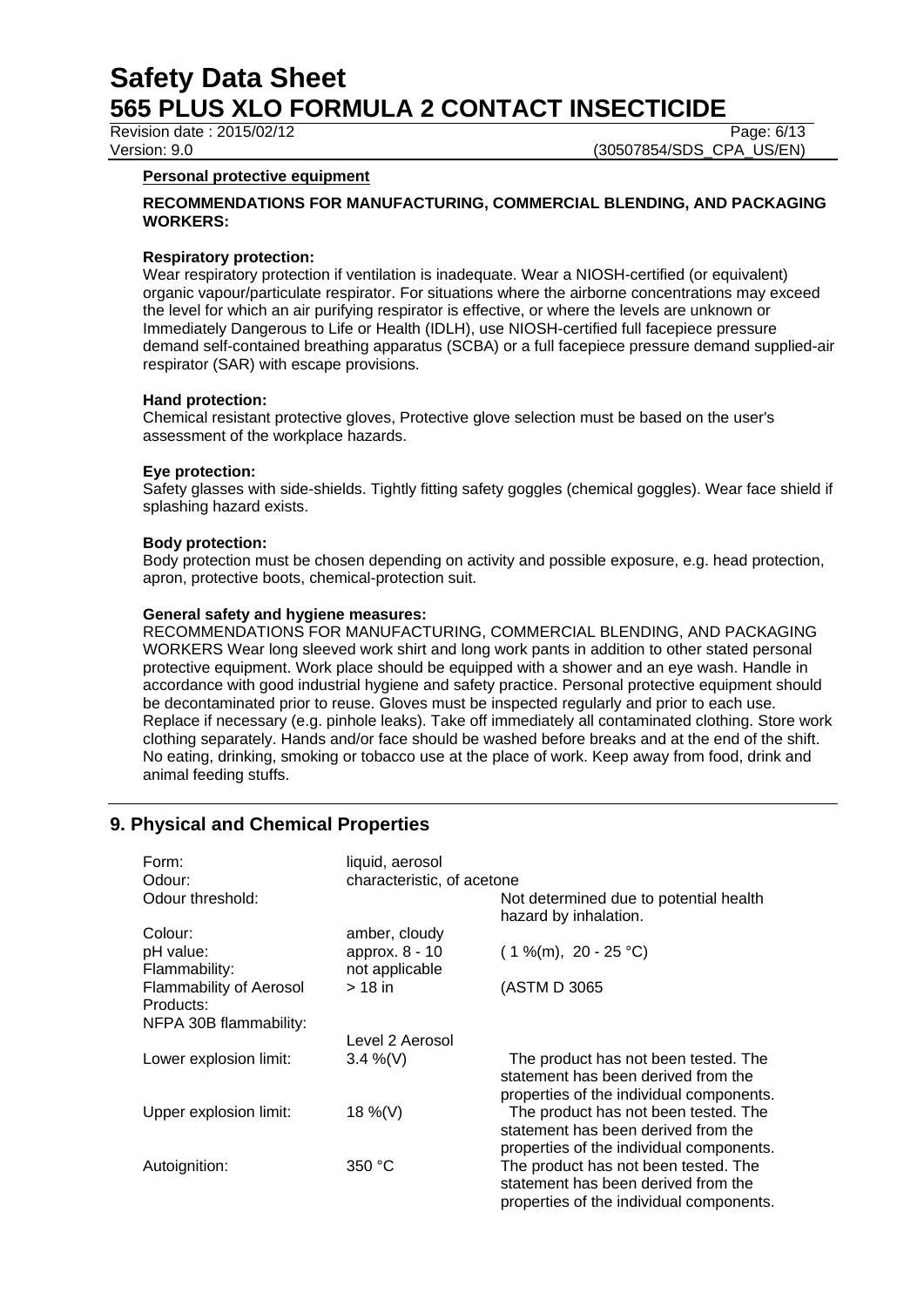# **Safety Data Sheet 565 PLUS XLO FORMULA 2 CONTACT INSECTICIDE**<br>Revision date : 2015/02/12

| Revision date: 2015/02/12                                        |                                                                      |                                               | Page: 7/13                                                  |
|------------------------------------------------------------------|----------------------------------------------------------------------|-----------------------------------------------|-------------------------------------------------------------|
| Version: 9.0                                                     |                                                                      |                                               | (30507854/SDS_CPA_US/EN)                                    |
| Density:                                                         | approx. 0.86<br>g/cm3                                                | (20 °C)                                       |                                                             |
| Vapour density:                                                  |                                                                      | not applicable                                |                                                             |
| Partitioning coefficient n-<br>octanol/water (log Pow):          |                                                                      | not applicable                                |                                                             |
| Thermal decomposition:                                           | carbon monoxide, carbon dioxide, nitrogen dioxide, nitrogen<br>oxide |                                               |                                                             |
|                                                                  |                                                                      |                                               | Stable at ambient temperature. If product is heated above   |
|                                                                  | avoid thermal decomposition, do not overheat.                        |                                               | decomposition temperature toxic vapours may be released. To |
| Viscosity, dynamic:<br>Solubility in water:<br>Evaporation rate: | $0.99$ mPa.s                                                         | (20 °C)<br>slightly soluble<br>not applicable |                                                             |
| Other Information:                                               | parameters is indicated in this section.                             |                                               | If necessary, information on other physical and chemical    |

## **10. Stability and Reactivity**

## **Reactivity**

No hazardous reactions if stored and handled as prescribed/indicated.

Corrosion to metals: Corrosive effects to metal are not anticipated.

### **Chemical stability**

The product is stable if stored and handled as prescribed/indicated.

### **Possibility of hazardous reactions**

The product is chemically stable.

### **Conditions to avoid**

Avoid all sources of ignition: heat, sparks, open flame. Avoid prolonged storage. Avoid electro-static discharge. Avoid contamination. Avoid prolonged exposure to extreme heat. Avoid extreme temperatures.

### **Incompatible materials**

No substances known that should be avoided.

## **Hazardous decomposition products**

Decomposition products: Hazardous decomposition products: No hazardous decomposition products if stored and handled as prescribed/indicated.

Thermal decomposition:

Possible thermal decomposition products:

carbon monoxide, carbon dioxide, nitrogen dioxide, nitrogen oxide

Stable at ambient temperature. If product is heated above decomposition temperature toxic vapours may be released. To avoid thermal decomposition, do not overheat.

## **11. Toxicological information**

## **Primary routes of exposure**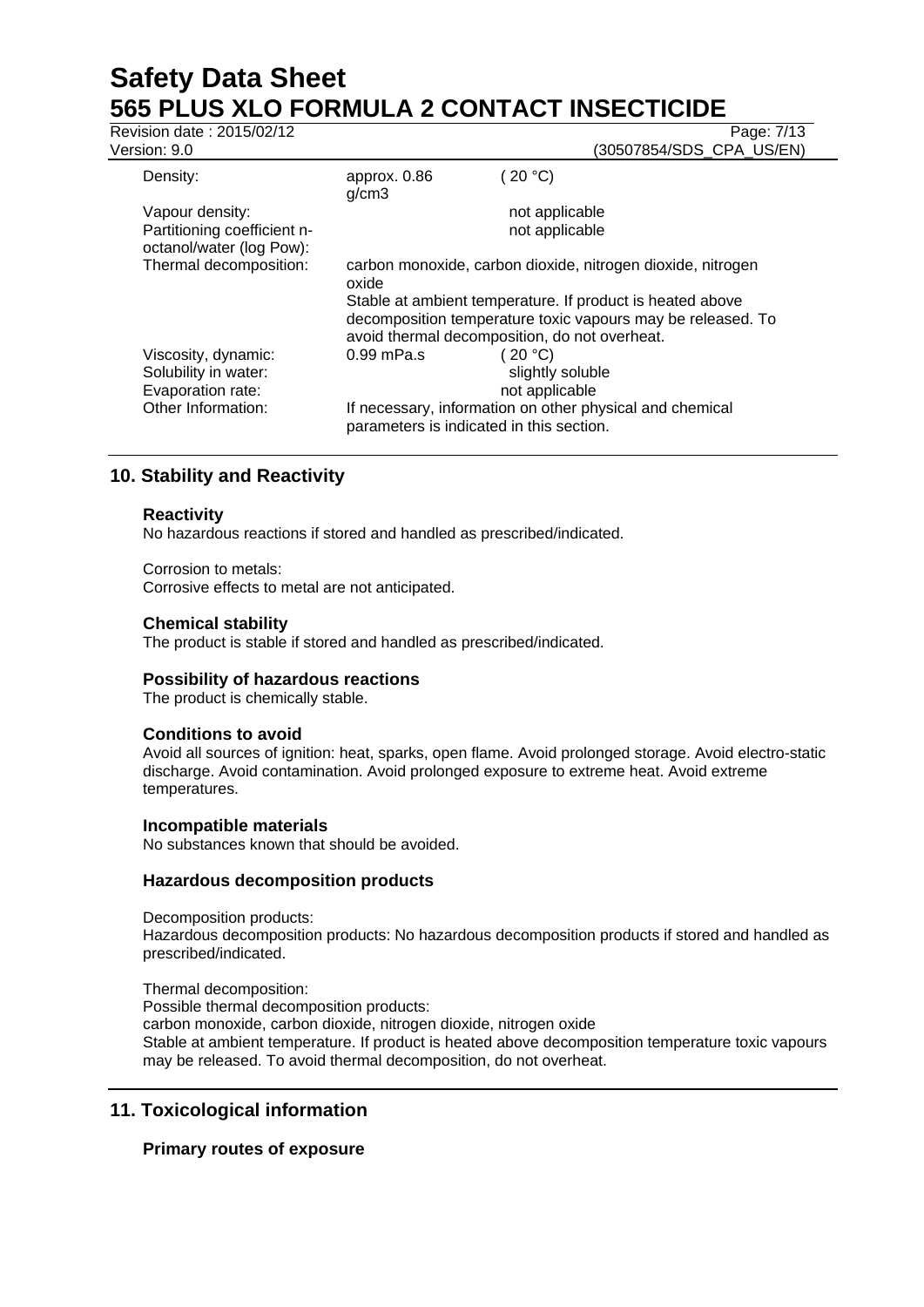Revision date : 2015/02/12 Page: 8/13

Version: 9.0 **(30507854/SDS\_CPA\_US/EN)** 

Routes of entry for solids and liquids are ingestion and inhalation, but may include eye or skin contact. Routes of entry for gases include inhalation and eye contact. Skin contact may be a route of entry for liquefied gases.

## **Acute Toxicity/Effects**

Acute toxicity

Assessment of acute toxicity: Slightly toxic after single ingestion. Slightly toxic after short-term skin contact. Relatively nontoxic after short-term inhalation.

**Oral** Type of value: LD50 Species: rat Value: > 2,000 mg/kg No mortality was observed.

Inhalation Type of value: LC50 Species: rat Value:  $> 7.4$  mg/l

Type of value: LC50 Species: rat Value: > 2.1 mg/l No mortality was observed.

No mortality was observed.

Dermal Type of value: LD50 Species: rat Value: > 2,000 mg/kg

Assessment other acute effects Assessment of STOT single: Possible narcotic effects (drowsiness or dizziness).

Irritation / corrosion Assessment of irritating effects: May cause slight but temporary irritation to the eyes. May cause slight irritation to the skin.

**Skin** Species: rabbit Result: non-irritant May cause slight irritation to the skin.

**Eye** Species: rabbit Result: Slightly irritating. May cause slight irritation to the eyes.

**Sensitization** 

Assessment of sensitization: Skin sensitizing effects were not observed in animal studies.

Species: guinea pig Result: Non-sensitizing.

## **Chronic Toxicity/Effects**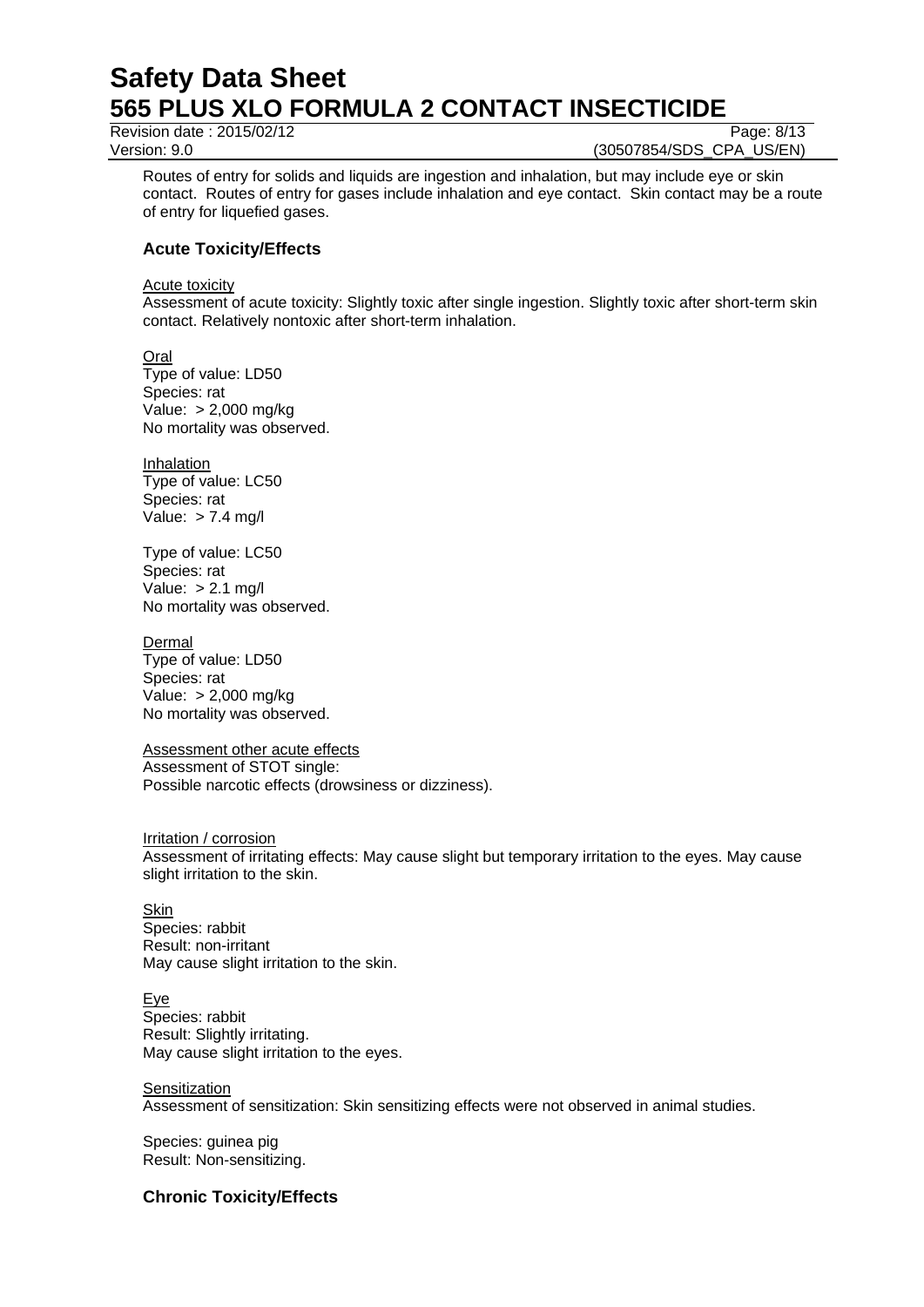Revision date : 2015/02/12 Page: 9/13

Version: 9.0 (30507854/SDS\_CPA\_US/EN)

#### Repeated dose toxicity

Assessment of repeated dose toxicity: The product has not been tested. The statement has been derived from the properties of the individual components.

#### *Information on: Piperonyl butoxide*

*Assessment of repeated dose toxicity: The substance may cause damage to the liver after repeated ingestion of high doses, as shown in animal studies. The substance may cause damage to the liver after repeated inhalation of high doses. Repeated dermal uptake of the substance did not cause substance-related effects.*

#### *Information on: n-Octyl bicycloheptene dicarboximide*

*Assessment of repeated dose toxicity: The substance may cause damage to the liver after repeated ingestion of high doses, as shown in animal studies.*

----------------------------------

#### Genetic toxicity

Assessment of mutagenicity: The product has not been tested. The statement has been derived from the properties of the individual components. Mutagenicity tests revealed no genotoxic potential.

#### **Carcinogenicity**

Assessment of carcinogenicity: The product has not been tested. The statement has been derived from the properties of the individual components.

#### *Information on: pyrethrum*

*Assessment of carcinogenicity: The results of various animal studies gave no indication of a carcinogenic effect. The product has not been tested. The statement has been derived from the properties of the individual components. Not Likely to Be Carcinogenic to Humans.*

#### *Information on: Piperonyl butoxide*

*Assessment of carcinogenicity: In long-term studies in rats and mice in which the substance was given by feed, a carcinogenic effect was not observed. The US EPA has classified this substance with the rating of 'C', possible human carcinogen.* ----------------------------------

#### Reproductive toxicity

Assessment of reproduction toxicity: The product has not been tested. The statement has been derived from the properties of the individual components. The results of animal studies gave no indication of a fertility impairing effect.

#### **Teratogenicity**

Assessment of teratogenicity: The product has not been tested. The statement has been derived from the properties of the individual components. Animal studies gave no indication of a developmental toxic effect at doses that were not toxic to the parental animals.

#### Other Information

Misuse can be harmful to health.

### **Symptoms of Exposure**

The most important known symptoms and effects are described in the labelling (see section 2) and/or in section 11., Further important symptoms and effects are so far not known.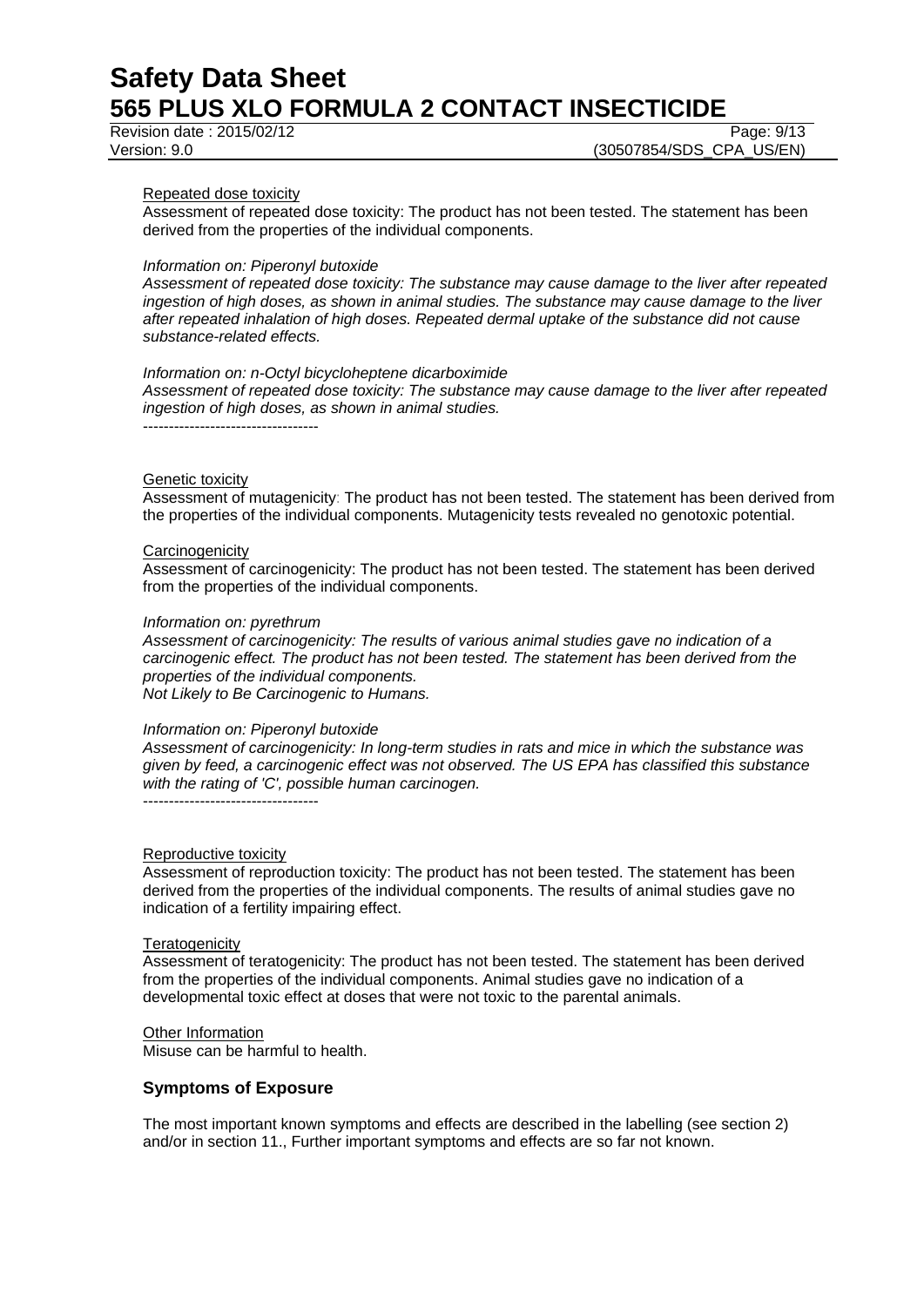Revision date : 2015/02/12 Page: 10/13

Version: 9.0 (30507854/SDS\_CPA\_US/EN)

## **12. Ecological Information**

### **Toxicity**

Toxicity to fish

*Information on: pyrethrum LC50 (96 h) 0.0052 mg/l, Oncorhynchus mykiss (static) No observed effect concentration 0.0019 mg/l, Pimephales promelas LC50 (96 h) 0.01 mg/l, Lepomis macrochirus*

*Information on: Piperonyl butoxide LC50 (96 h) 6.12 mg/l, Oncorhynchus mykiss (other)*

*Information on: dimethyl ether No observed effect concentration (96 h) > 4,000 mg/l, Poecilia reticulata (other, semistatic) The product is highly volatile. Tested in a closed test system.*

----------------------------------

#### Aquatic invertebrates

*Information on: Piperonyl butoxide EC50 (48 h) 0.51 mg/l, Daphnia magna (other)*

*Information on: dimethyl ether No observed effect concentration (48 h) > 4,000 mg/l, Daphnia magna (other, static) The product is highly volatile. Tested in a closed test system.* ---------------------------------- ----------------------------------

**Persistence and degradability**

Assessment biodegradation and elimination (H2O) The product has not been tested. The statement has been derived from the properties of the individual components.

### **Bioaccumulative potential**

Assessment bioaccumulation potential The product has not been tested. The statement has been derived from the properties of the individual components.

Bioaccumulation potential

*Information on: pyrethrum*

----------------------------------

*Bioconcentration factor: 471 Accumulation in organisms is not to be expected.*

*Information on: Piperonylbutoxide*

*Bioconcentration factor: 91 - 380 (28 d), Lepomis macrochirus (OECD Guideline 305 E)*

**Mobility in soil**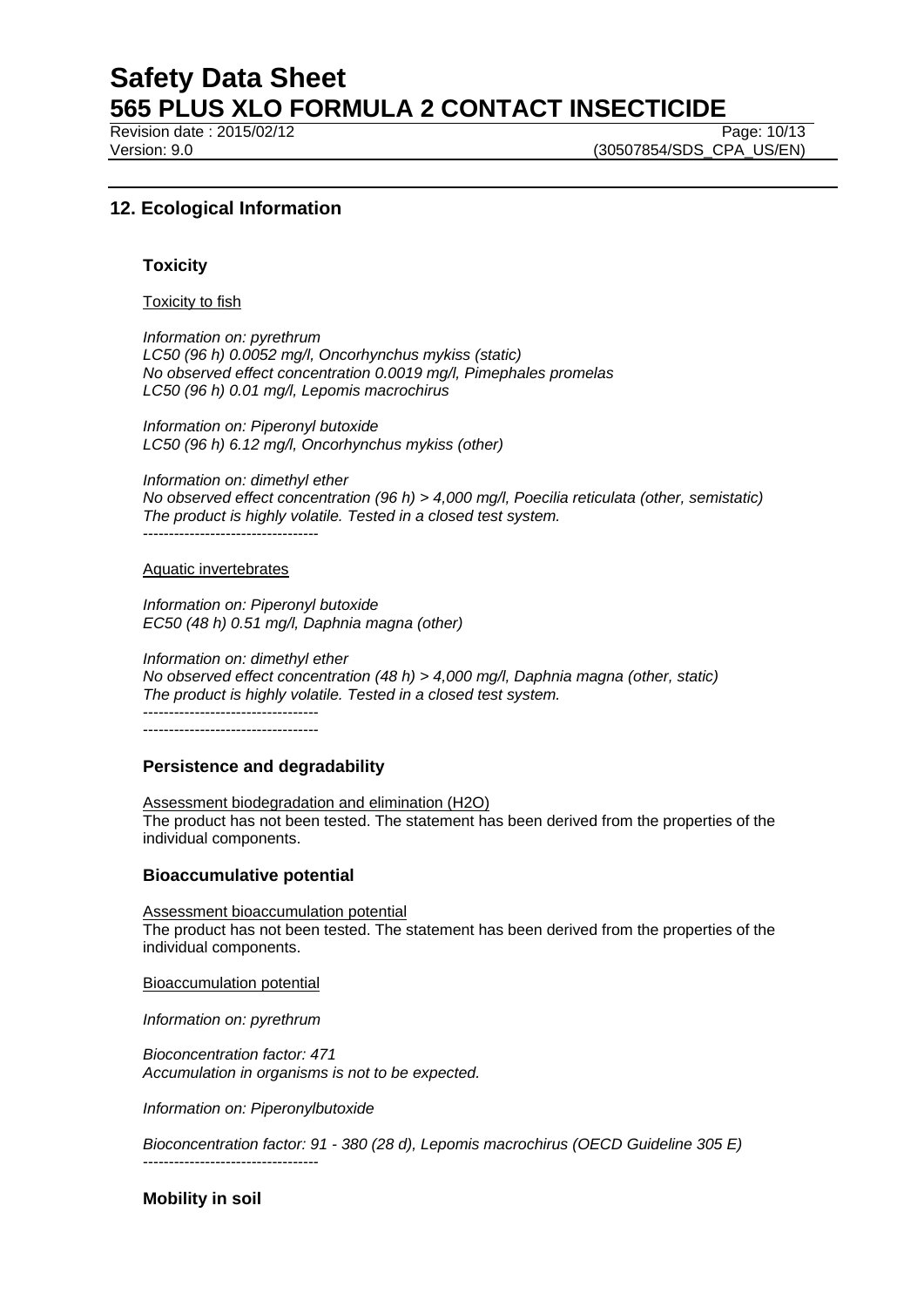Revision date : 2015/02/12 Page: 11/13

Version: 9.0 (30507854/SDS\_CPA\_US/EN)

Assessment transport between environmental compartments

The product has not been tested. The statement has been derived from the properties of the individual components.

*Information on: pyrethrum*

*Following exposure to soil, adsorption to solid soil particles is probable, therefore contamination of groundwater is not expected.*

*Information on: Piperonylbutoxide*

*Adsorption to solid soil phase is not expected.*

*Information on: n-Octyl bicycloheptene dicarboximide*

*The substance will not evaporate into the atmosphere from the water surface. Adsorption to solid soil phase is expected.* ----------------------------------

## **13. Disposal considerations**

#### **Waste disposal of substance:**

Pesticide wastes are regulated. Improper disposal of excess pesticide, spray mix or rinsate is a violation of federal law. If pesticide wastes cannot be disposed of according to label instructions, contact the State Pesticide or Environmental Control Agency or the Hazardous Waste representative at the nearest EPA Regional Office for guidance.

### **Container disposal:**

Do not cut, puncture, crush, or incinerate empty aerosol containers. Consult state or local disposal authorities for approved alternative procedures such as container recycling. Empty aerosol cans may meet the definition of RCRA D003. Consult local and/or regional EPA for further guidance.

## **14. Transport Information**

| Land transport<br><b>USDOT</b>    |                                          |
|-----------------------------------|------------------------------------------|
| Hazard class:                     | 2.1                                      |
| ID number:                        | <b>UN 1950</b>                           |
| Hazard label:                     | 2.1, EHSM                                |
| Proper shipping name:             | <b>AEROSOLS (contains DIMETHYLETHER)</b> |
| Sea transport<br>IMDG             |                                          |
| Hazard class:                     | 2.1                                      |
| ID number:                        | <b>UN 1950</b>                           |
| Hazard label:                     | 2.1, EHSM                                |
| Marine pollutant:                 | <b>YES</b>                               |
| Proper shipping name:             | <b>AEROSOLS (contains DIMETHYLETHER)</b> |
| Air transport<br><b>IATA/ICAO</b> |                                          |
| Hazard class:                     | 2.1                                      |
| ID number:                        | <b>UN 1950</b>                           |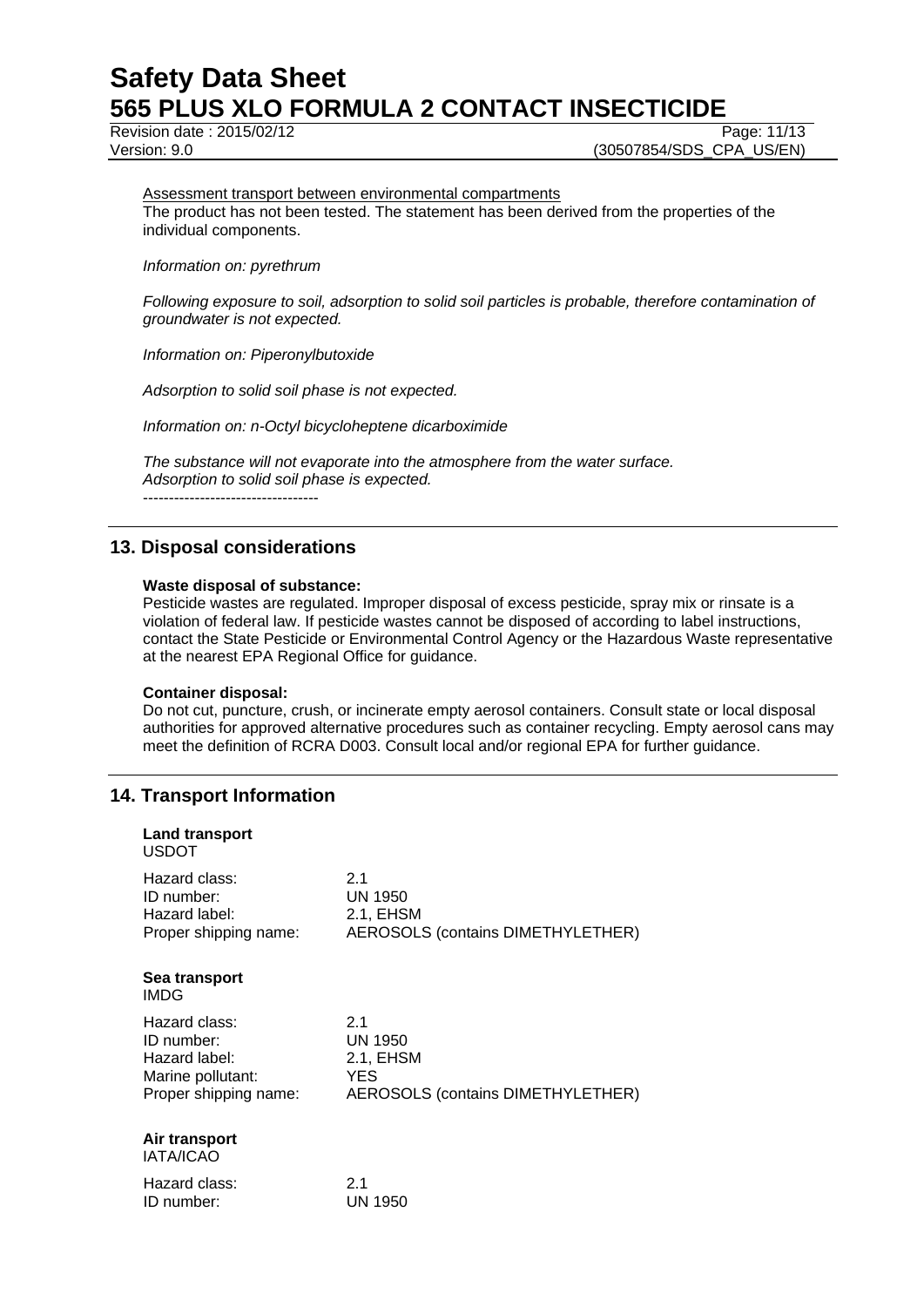Revision date : 2015/02/12 Page: 12/13

Version: 9.0 (30507854/SDS\_CPA\_US/EN)

Hazard label: 2.1

Proper shipping name: AEROSOLS, FLAMMABLE (contains DIMETHYLETHER)

## **15. Regulatory Information**

### **Federal Regulations**

**Registration status:**

Chemical TSCA, US blocked / not listed

Crop Protection TSCA, US released / exempt

**EPCRA 311/312 (Hazard categories):** Acute; Chronic

**CERCLA RQ CAS Number Chemical name**

 $\overline{67-64-1}$  Acetone 115-10-6 dimethyl ether

**EPCRA 313: CAS Number Chemical** 

| <b>CAS Number</b> | Chemical name     |  |
|-------------------|-------------------|--|
| $51 - 03 - 6$     | Piperonylbutoxide |  |

| <b>CERCLA RQ</b> | <b>CAS Number</b> | <b>Chemical</b> |
|------------------|-------------------|-----------------|
| 5000 LBS         | 67-64-1           | Acetone         |
| <b>100 LBS</b>   | 115-10-6          | dimethyl e      |
| 1 LBS            | 8003-34-7         | Pyrethrins      |

**NFPA Hazard codes:** Health : 1 Fire: 3 Reactivity: 1 Special:

## **Labeling requirements under FIFRA**

This chemical is a pesticide product registered by the Environmental Protection Agency and is subject to certain labeling requirements under federal pesticide law. These requirements differ from the classification criteria and hazard information required for safety data sheets, and workplace labels of non-pesticide chemicals. Following is the hazard information as required on the pesticide label.

CAUTION: EXTREMELY FLAMMABLE. KEEP OUT OF REACH OF CHILDREN. KEEP OUT OF REACH OF DOMESTIC ANIMALS. HARMFUL IF SWALLOWED. HARMFUL IF ABSORBED THROUGH SKIN. Avoid contact with the skin, eyes and clothing. Wash thoroughly after handling. Aerosol container contains flammable gas under pressure.

## **16. Other Information**

### **SDS Prepared by:**

BASF NA Product Regulations SDS Prepared on: 2015/02/12

We support worldwide Responsible Care® initiatives. We value the health and safety of our employees, customers, suppliers and neighbors, and the protection of the environment. Our commitment to Responsible Care is integral to conducting our business and operating our facilities in